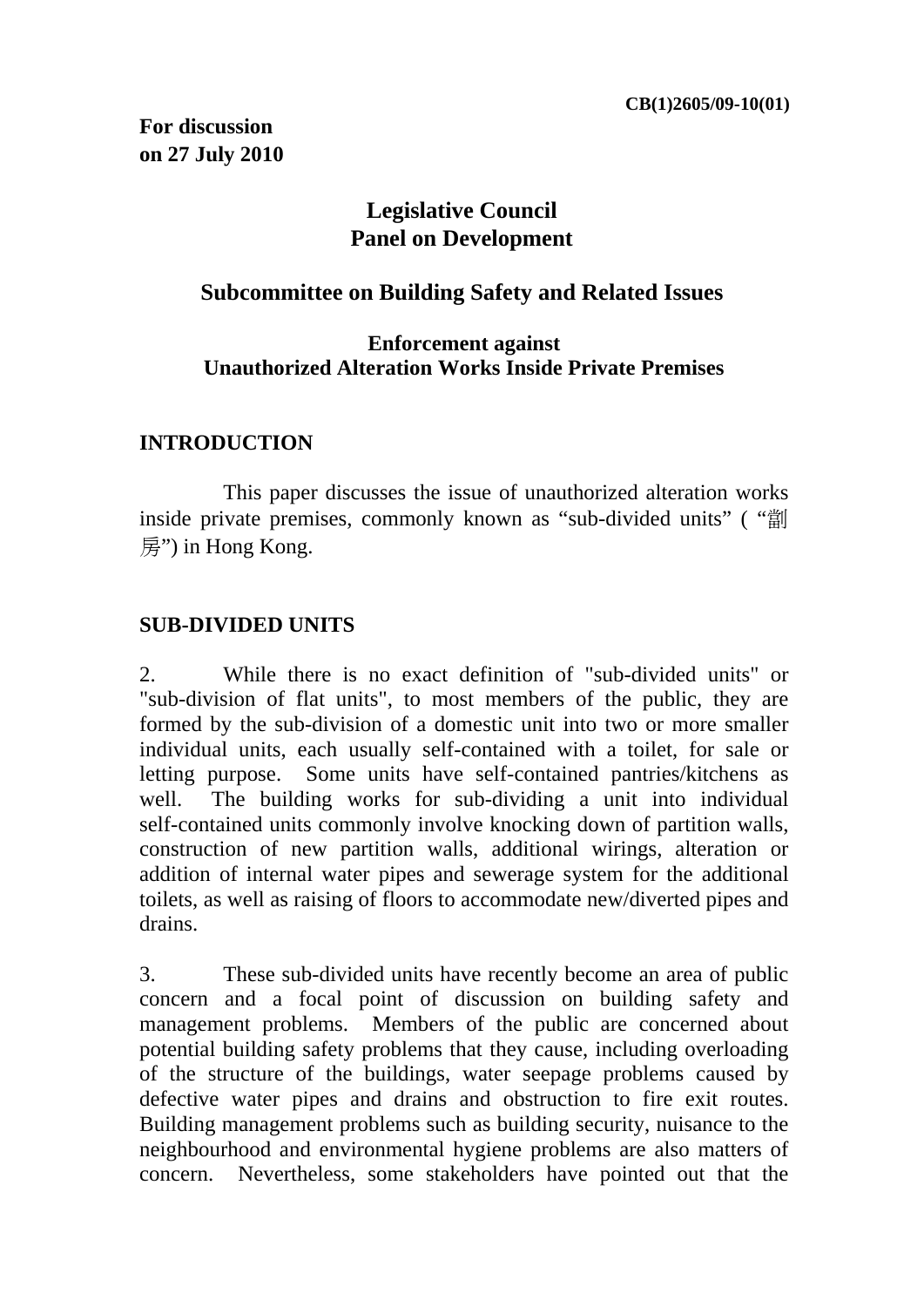emergence of sub-divided units is a revelation of the rising demand for affordable housing in the urban area. Some in the community, such as young singletons and small families, prefer living in a small flat in the vicinity of their work places to living in a relatively bigger unit farther away and which will cost them more in commuting. Therefore, in considering the issue of sub-divided units, we have to take into account the need of this group of people.

## **EXISTING STATUTORY CONTROL**

4. All building works, including works involved in the sub-division of flat units, have to comply with the building standards (including structural, fire safety and drainage standards) stipulated under the Buildings Ordinance (Cap. 123) (BO) and its regulations. Building works carried out in contravention of the BO will become unauthorized building works (UBWs) and are subject to enforcement action. Concerning sub-divided units, the following are the more likely contraventions–

- (a) overloading (mainly due to raised floors embedding additional water pipes and drains, and additional partition walls), causing structural danger to the building concerned;
- (b) water seepage (due to poor workmanship of internal water pipes and drains), constituting health hazards and environmental nuisance (also actionable under the Public Health and Municipal Services Ordinance (Cap. 132)) or, more seriously, leading to gradual deterioration of the building structure; and
- (c) obstruction to means of escape or means of access for fire fighting and rescue (caused by unauthorized openings to walls to create additional entrances, improper installation of doors that obstruct one another when opened, etc.), causing danger in the event of a fire or accident.

5. Under the BO, staff of the Buildings Department (BD) are authorized to enter at any time and, where necessary, to break into any premises in the presence of a police officer to ascertain whether the provisions of the BO are being complied with. However, under sections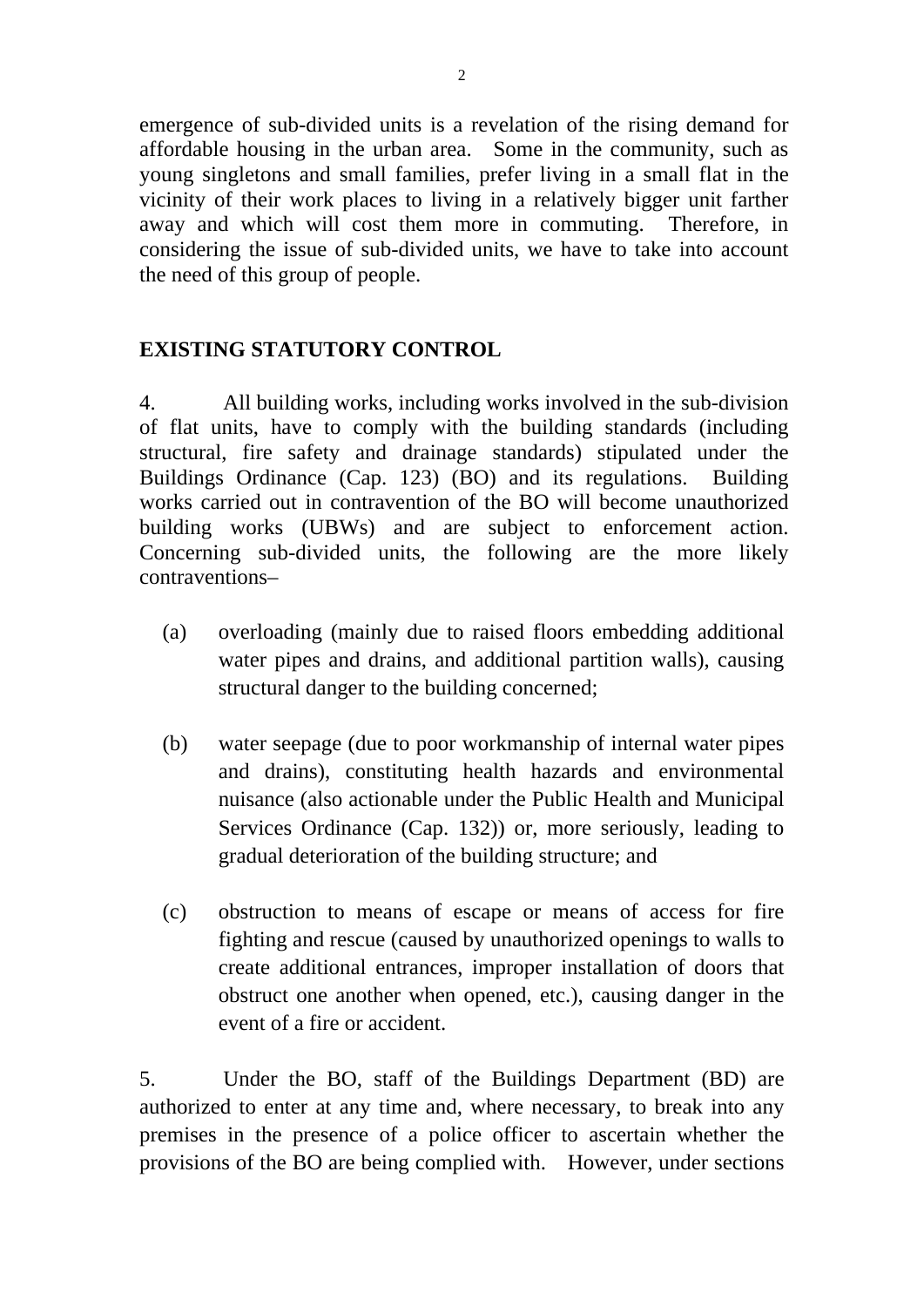41(3) and 41(3A) of the BO, building works that do not "involve the structure of the building<sup>1</sup>" are "exempted works" that may be carried out without the prior approval and consent of the Building Authority (BA). For example, the construction of internal partition walls (which is common in ordinary decoration works of household units) can be carried out in a building without the prior approval and consent of the BA, but the additional partition walls should not cause overloading or contravene other building regulations.

## **OBSERVATIONS FROM RECENT ENFORCEMENT CASES**

6. The BD has collated and analyzed some recent investigation and enforcement cases, and the Department's preliminary observations are outlined in the ensuing paragraphs.

7. The BD does not have statistics on the total number of sub-divided units in Hong Kong. Nevertheless, from 2005 to 2009, the BD received a total of 2,890 complaints concerning sub-division of flat units. During the same period, 85 removal orders were issued under the BO. For the other complaint cases, they are either under investigation or no contraventions of the BO have been found. Regarding the 85 orders, two were issued because of overloading and 24 were issued because of persistent water seepage or water seepage causing serious health hazards. For the remaining 59 cases, the removal orders were not issued on grounds directly related to the sub-division of flat units per se, but contravention of the BO due to other building works associated with the sub-divided units (e.g. removal of main entrance doors (which are fire-rated doors) of the flats or replacement with doors with inadequate fire rating, installation of metal gates at the main entrance obstructing the common fire exit or unauthorized extensions to enlarge the floor space of the sub-divided flats).

8. Amongst the 2,890 complaint cases, the major origins by district are: Yau Tsim Mong (20%), Sham Shui Po (19%), Kowloon City

l

<sup>&</sup>lt;sup>1</sup> Section 41(3) of the Buildings Ordinance stipulates that "building works...not involving the structure of any building may be carried out in any building without application to or approval from the Building Authority: Provided that nothing in this subsection shall permit any building works to be carried out in contravention of any regulation."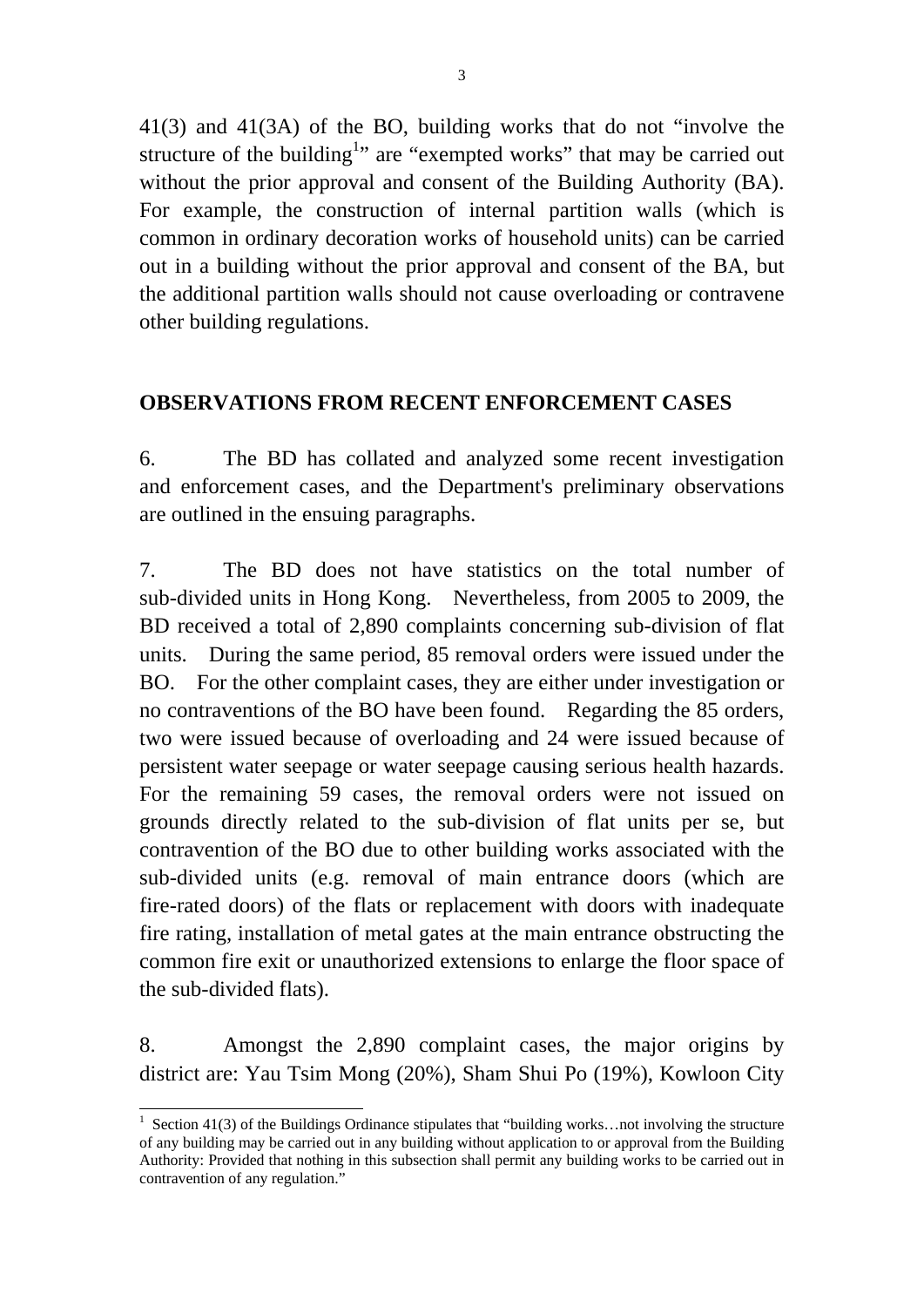(11%) and Kwun Tong (10%). The breakdown by years of completion of the buildings concerned is as follows: 1961-70 (43%), 1971-80 (23%) and 1951-60 (22%).

9. The following are the preliminary observations of the BD after studying the cases that the Department has taken enforcement against -

(a) Structural Problem

10. The loading design of the floor slab in a building usually has included an additional capacity for accommodation of reasonable extra weights and loads. The weight of the raised floor and the additional partition walls, water pipes and drains in a sub-divided flat may not necessarily cause overloading. Should there be overloading, usually there will be symptoms observable from the flat below it and from the common areas outside the sub-divided flats. BD staff will inspect the inside of the sub-divided flat, especially when the above symptoms are present, to assess the seriousness of the overloading and take due enforcement action. The degree of overloading depends on the thickness, location and material of the raised floor and the additional partition walls, water pipes and drains. The symptoms observed and the situations where the BD will carry out a detailed overloading assessment are set out below–

- (i) observable structural cracks and deformations are present in the premises below the sub-divided unit;
- (ii) extensive area of raised floor and additional solid partition walls over a large span of the floor slab are found in a sub-divided unit; or
- (iii) a sub-divided unit is situated on/above a balcony, in particular those of cantilever-slab type.
- (b) Water Seepage

11. Water seepage is a more commonly found problem in sub-divided units. This is mainly caused by improper connection of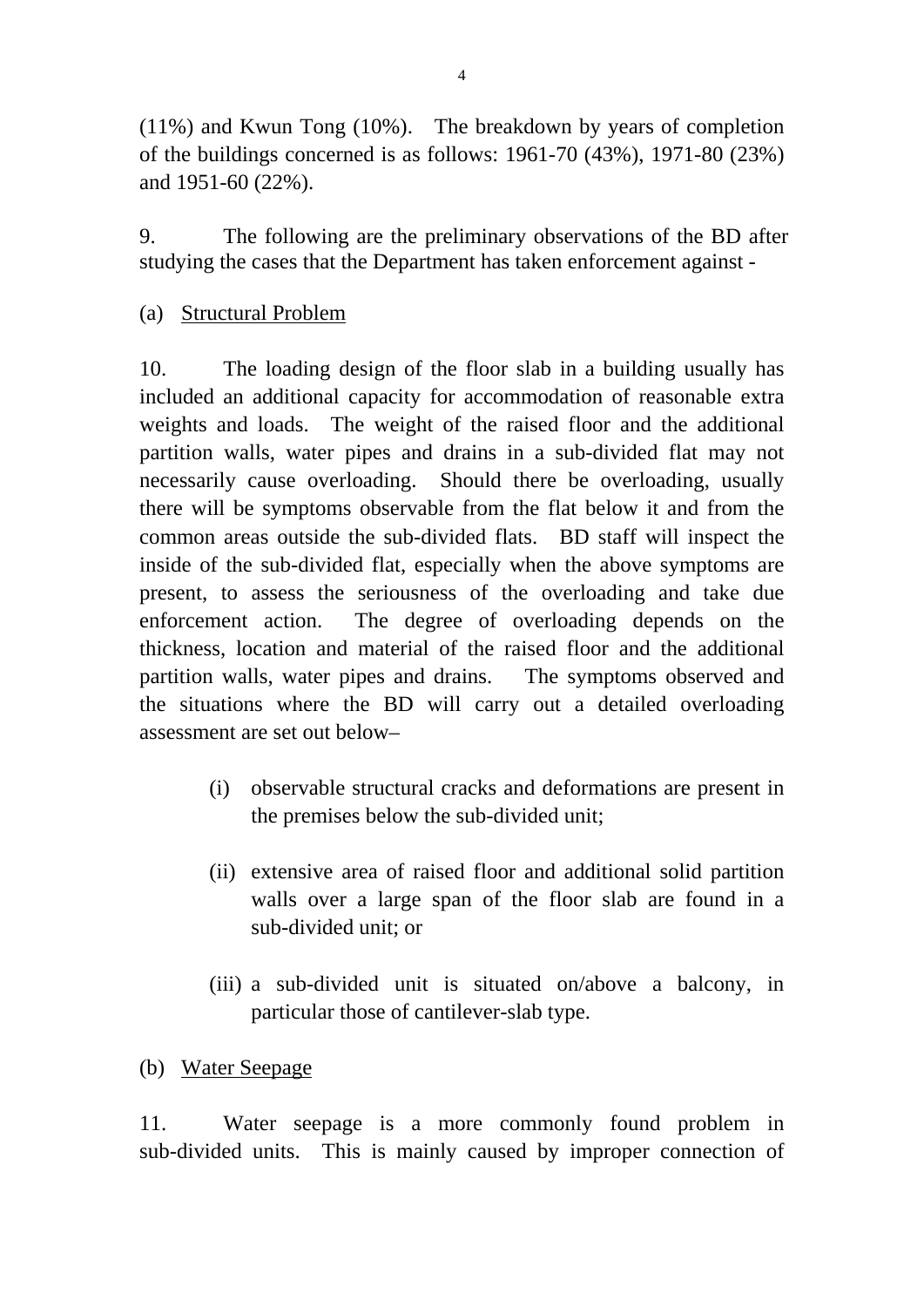water pipes or drains, or deficiency of water proofing material of the additional toilets. To save cost, many building owners hire unqualified contractors or workers to carry out the internal alteration and sub-division works of their flat units. The improper design, substandard

workmanship of untrained personnel or the use of improper materials would undermine the functioning and durability of the water pipe and drains and water proofing layer of the floor slabs, causing water seepage problems upon the completion of works.

12. Improper connection of water pipes and drains and deficiency of waterproofing material in toilets may contravene the BO. The BO requires that material of all drainage pipes shall be sound and free from defects and that every connection of drainage pipes shall be made to be watertight; and that the floor of every room to which water supply is provided shall be constructed of suitable and impermeable material. If it is proved that the sub-division works and/or improper maintenance of the building have caused water seepage contravening the regulations concerned, the BD will issue statutory orders under the BO requiring rectification. The Joint Office, established by the BD and Food and Environmental Hygiene Department, also provides assistance in the identification of sources of water seepage and takes enforcement action to stop health nuisance.

13. The minor works control system, to be implemented within this year, will help improve the situation. Drainage works within individual units, being exempted works currently, are designated as minor works under the Building (Minor Works) Regulation. All minor works have to be carried out by qualified contractors with proper qualifications and training. With the new system in place, the quality of indoor drainage works will improve and the chance of having water seepage problems will be reduced.

# (c) Means of Escape and Fire Safety Concerns

14. In some sub-divided units, UBWs are put up and the fire exit route is obstructed resulting in contravention of the BO. Such contraventions range from obstruction to the fire exit routes of other units by metal gates installed at the entrances of a sub-divided unit to more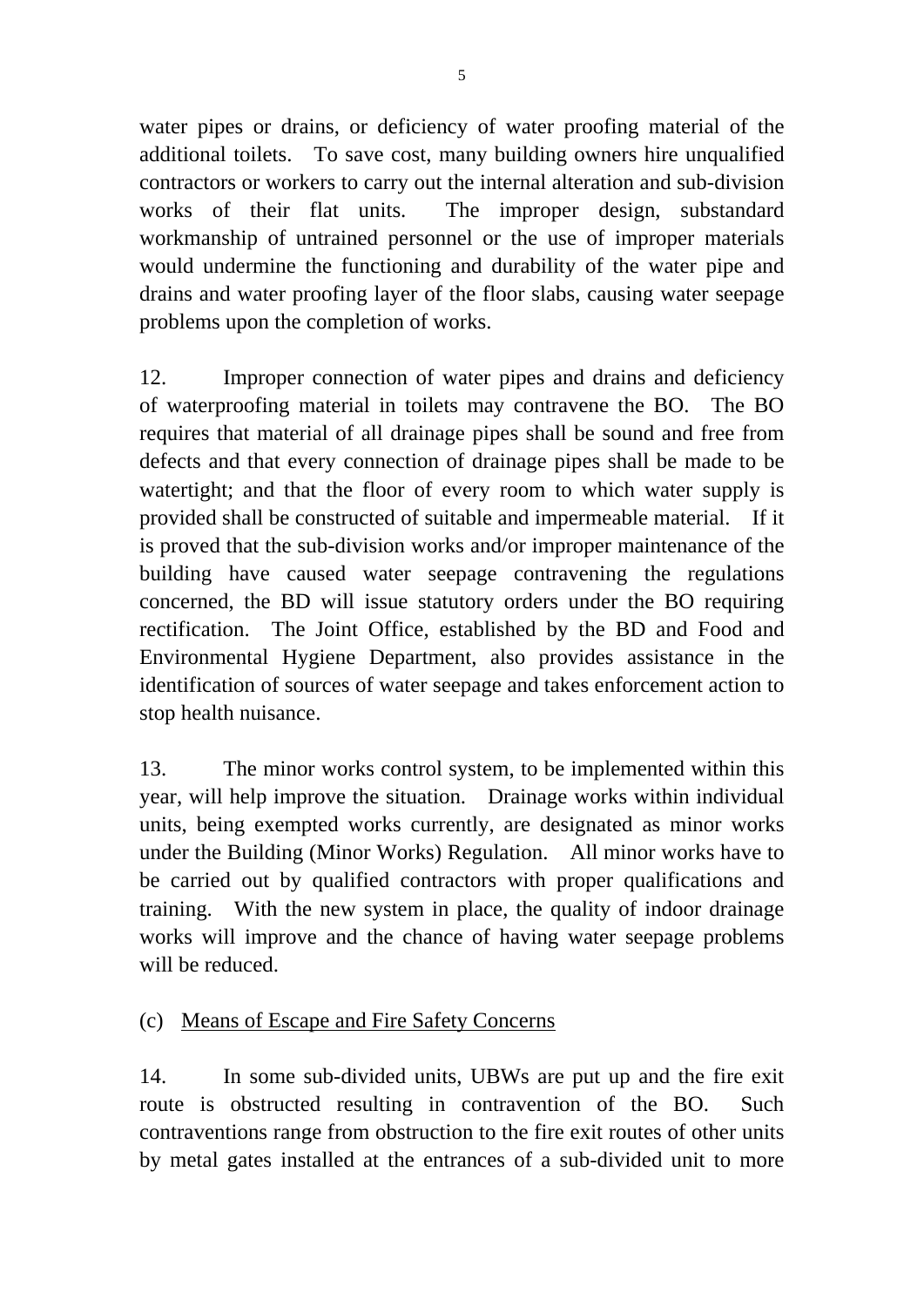complicated cases of blockage of an exit route to a secondary staircase<sup>2</sup>. The latter is a typical fire safety hazard caused by sub-division of flat units in buildings without common corridors linking two staircases. The BD will take enforcement action against UBWs affecting fire safety, and will make reference to the fire safety standards prevailing at the time the building was constructed.

## **CONSIDERATIONS**

15. The Government is conducting a comprehensive review of the building safety policy in Hong Kong. Policy of enforcement against UBWs (including sub-divided units) is one of the items under examination. Sub-divided units present multifarious issues spanning across safety, building management and housing aspects. The existing legislation already covers the basic safety aspects of sub-division of flat units in a building. Before deciding whether to further regulate sub-divided units, we need to carefully consider the following questions–

- (a) Definition of sub-divided units: How should "sub-divided units" be defined? What kind of sub-divided units should be regulated bearing in mind that room partitioning is common in many flats? For example, a couple may partition a separate room in their flat to provide for more privacy for use by their child after marriage. How about partitioning a corner of a flat and turning it into an additional washroom with a raised floor and additional water pipes and drains for the convenience of family members? Should these be prohibited?
- (b) Housing needs: Sub-divided units are lower-priced housing that make attractive choices to certain groups in the community. Should they be made illegal, there would be implications on these groups.
- (c) Building safety: Building safety and health should never be compromised and any premises breaching the law should be enforced against to protect public safety. Concerning the quality of building works carried out, should we consider regulating them from the source, say, by expanding the scope of

<sup>&</sup>lt;sup>2</sup> Under the BO, a flat unit should have access to at least two staircases as fire exit routes.